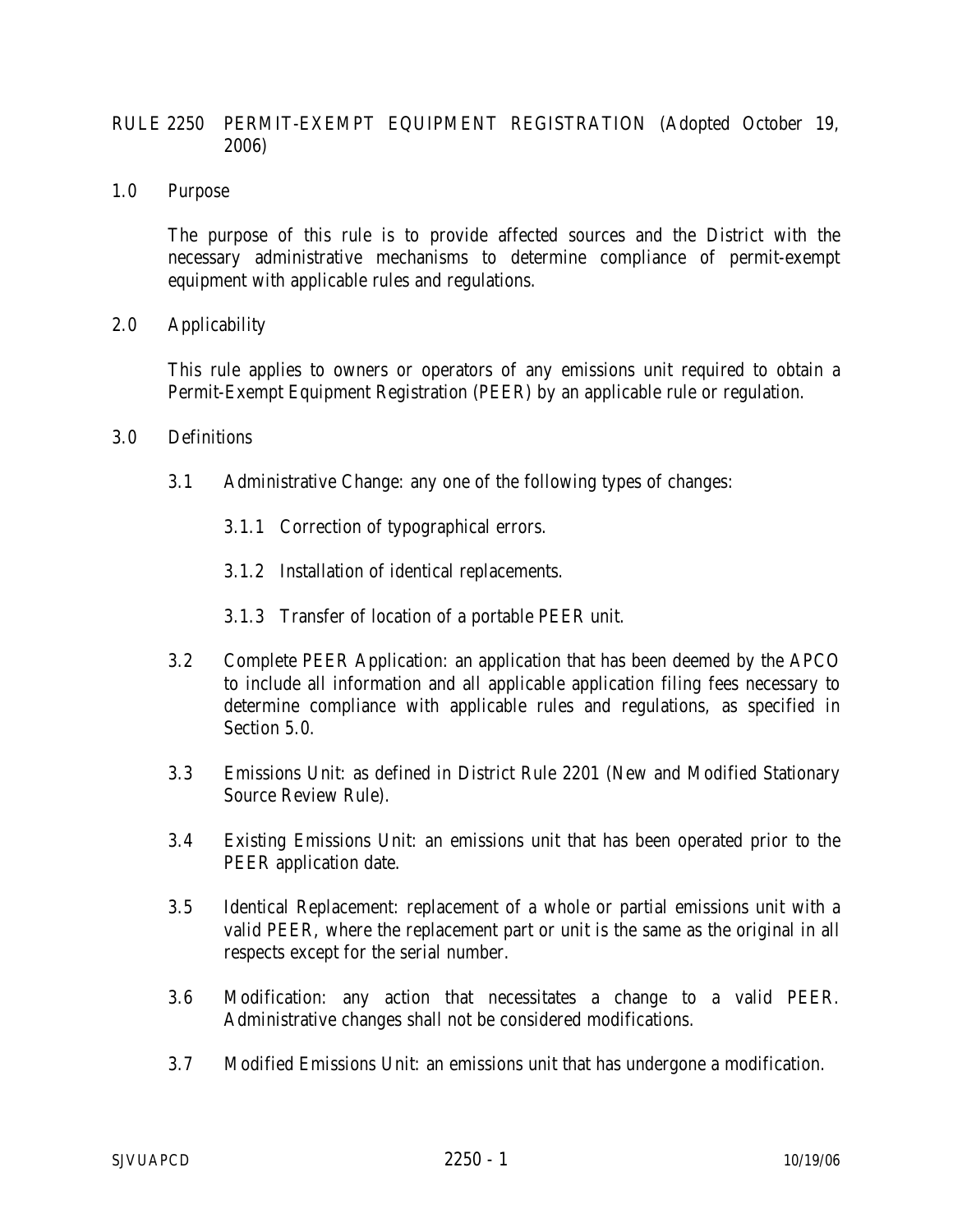- 3.8 New Emissions Unit: an emissions unit that is first operated on or after the PEER application date.
- 3.9 Permit-Exempt Equipment Registration Unit (PEER unit): an emissions unit that has been granted a PEER under District Rule 2250 (Permit-Exempt Equipment Registration) and that is operated as part of a stationary source.
- 3.10 Portable PEER Unit: a PEER unit displaying a District-issued portable PEER unit identification tag, and is designed to be and is capable of being carried or moved from one location to another. Indications of portability include, but are not limited to, wheels, skids, carrying handles, dolly, trailer, platform or mounting.
- 3.11 Stationary PEER Unit: A PEER unit that is not a portable PEER unit.
- 3.12 Stationary Source: as defined in District Rule 2201 (New and Modified Stationary Source Review Rule).
- 3.13 Temporary Replacement Unit (TRU): a unit that replaces a PEER unit, provided that all of the following conditions are met:
	- 3.13.1 The PEER unit is shutdown for maintenance or repair,
	- 3.13.2 The TRU is at the stationary source for no more than 90 days during any 12-month period. In the event that multiple TRUs are used in place of the same PEER unit, the combined length of time the TRUs are at the stationary source shall not exceed 90 days during any 12-month period, and
	- 3.13.3 The pollutant emissions concentrations from the TRU do not exceed the emissions concentrations from the PEER unit.

## 4.0 Requirements

- 4.1 The owner or operator of an existing emissions unit shall submit a complete PEER application to the District, in a format determined by the APCO, and according to the PEER application submittal deadlines of the applicable rule or regulation.
- 4.2 The owner or operator of a new or modified emissions unit shall submit a complete PEER application prior to the initial operation of the new or modified emissions unit, except as allowed by Section 4.3.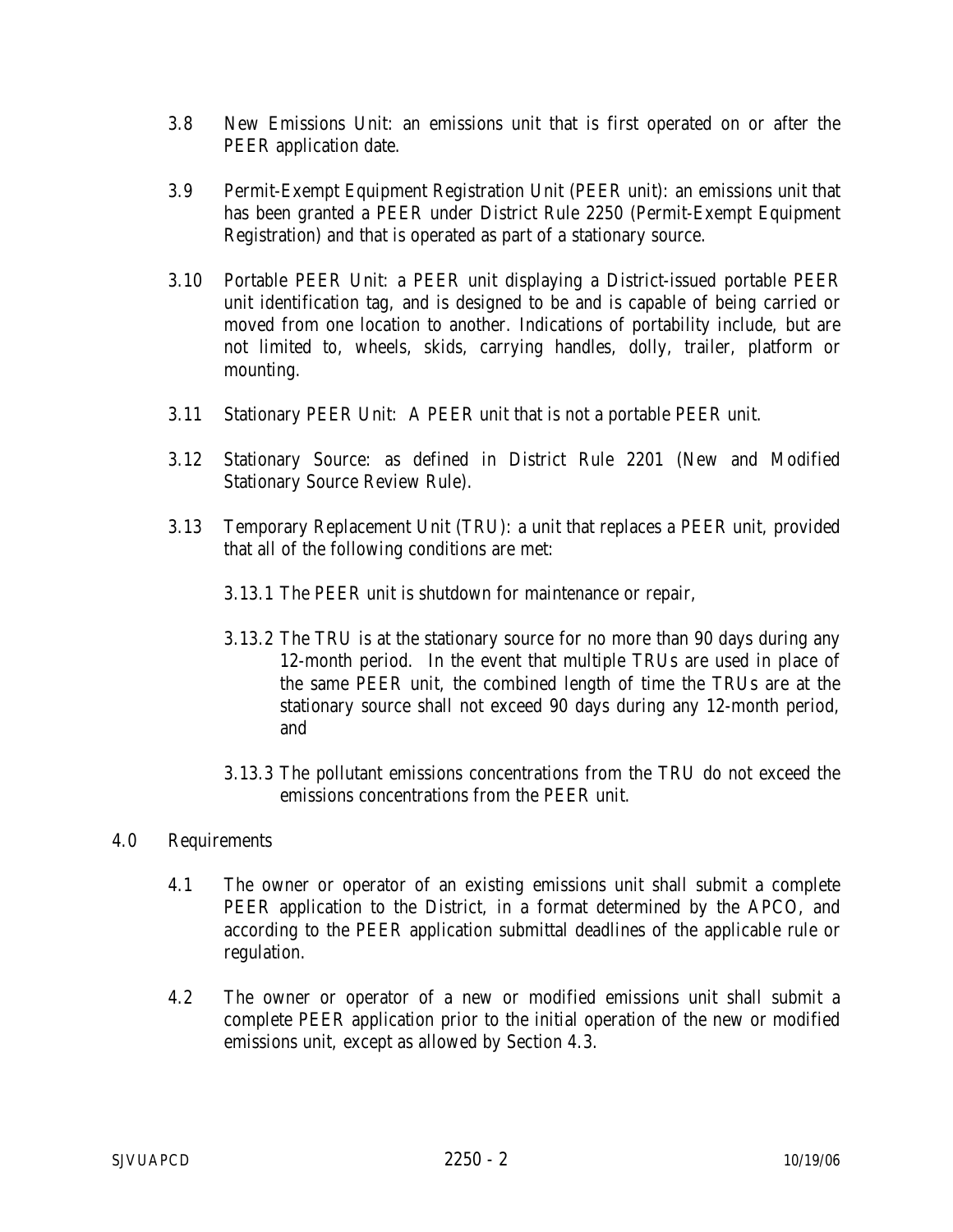- 4.3 For a new emissions unit that replaces a PEER unit, the new emissions unit may be operated prior to the submittal of a complete PEER application provided that all of the following conditions are met:
	- 4.3.1 A complete PEER application for the new emissions unit is submitted within thirty days after initial operation of the new emissions unit;
	- 4.3.2 The new emissions unit serves the same function as the PEER unit being replaced; and
	- 4.3.3 The new emissions unit complies with the emissions requirements of all applicable rules and regulations.
- 4.4 Sections 4.2 and 4.3 do not exempt the owner or operator from any applicable requirements.
- 4.5 The District shall issue the PEER within 90 days of receipt of a complete PEER application.
- 4.6 Any District issued portable PEER unit identification tag shall be affixed to the PEER unit for which it was issued, in an easily accessible and visible location.
- 4.7 A stationary PEER unit shall not be transferable from one location to another, unless an application for transfer of location is filed with the District within thirty days after initial operation at the new location.
- 4.8 A PEER shall not be transferable from one person to another, or from one business name to another, unless an application for transfer of PEER ownership or name change, as appropriate, is filed with and approved by the District.
- 4.9 Administrative changes do not require the submittal of PEER applications.
- 4.10 The owner or operator of a TRU shall submit written notification of installing a TRU under Section 3.13 to the District within 30 days following the installation of a TRU.
- 4.11 A PEER is valid for five years from the date of initial registration or previous renewal. The District shall renew the PEER every five years pending the payment of all applicable fees and compliance with all applicable requirements.
- 4.12 For the purpose of this rule, permitting in Division 26 of the Health and Safety Code of the State of California, Part 3, Chapter 8 and Part 4, Chapter 4, Articles 2 and 4, respectively entitled "Hearing Board, Variances, and Orders of Abatement," shall be considered to have the same meaning as PEER as provided in this rule. The District shall have the same authority concerning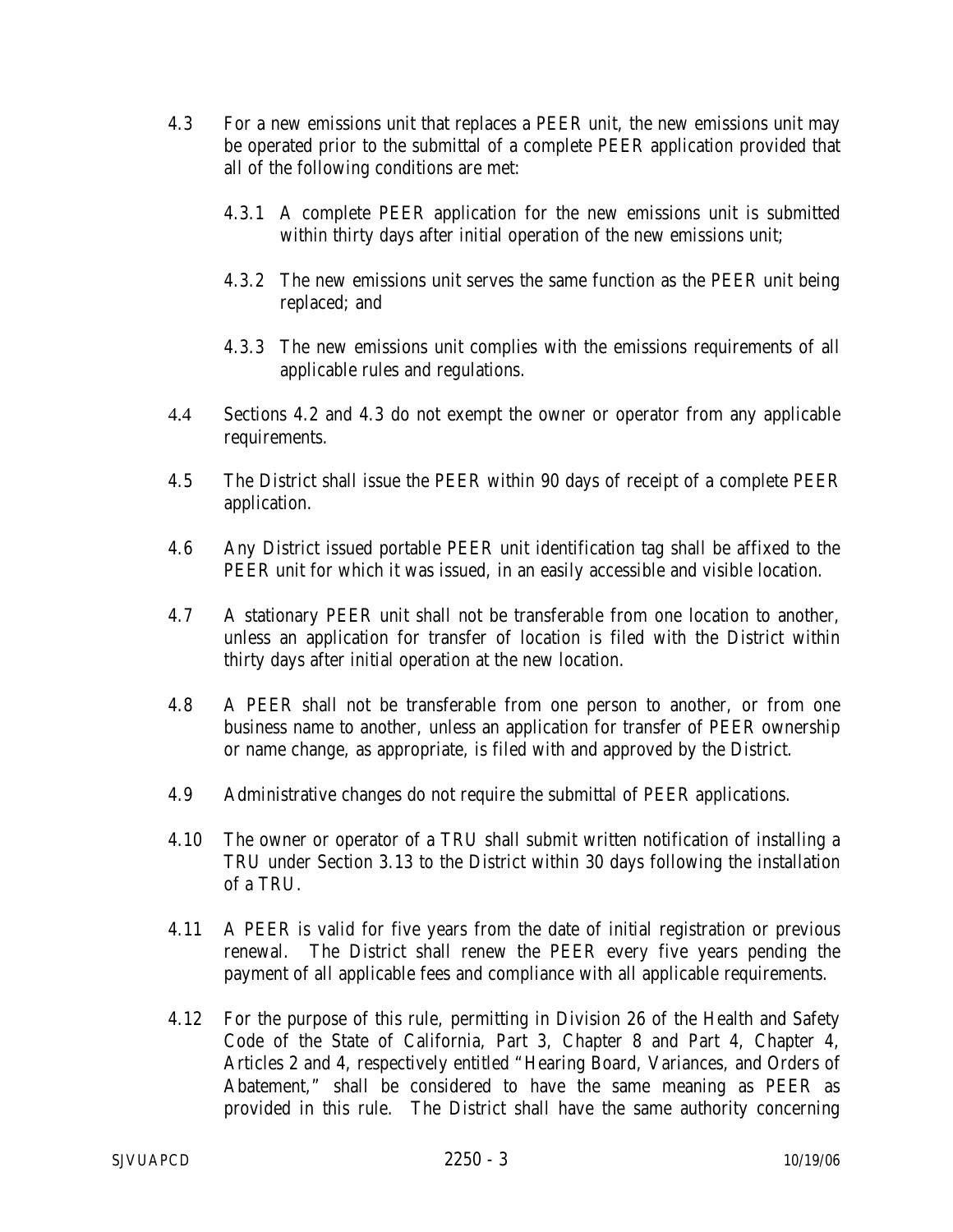PEER as it does with permits, and the owner or operator of a PEER unit shall be entitled to the same privileges and rights granted to a permittee.

4.13 An emissions unit subject to this rule is subject to District Rule 3155 (Permit-Exempt Equipment Registration Fees).

## 5.0 PEER Application Content

A complete PEER application shall include, but is not limited to the following information:

- 5.1 Identifying information, including stationary source name and mailing address.
- 5.2 The owner or operator's name, signature, title and current business telephone number.
- 5.3 Location(s) where the emissions unit will be operated, if the unit is proposed as a stationary PEER unit.
- 5.4 Identification and description of the emissions unit and control device, including but not limited to: nature of use, type of device, manufacturer, model, and size, capacity, or power rating.
- 5.5 The following information to the extent it is needed to determine or regulate emissions: fuel types, fuel usage rates, raw materials, process weight rates, production rates, and operating schedules.
- 5.6 Information the District deems necessary to implement and enforce applicable rules or requirements, or to determine the applicability of such rules or requirements.
- 5.7 In lieu of submitting information required by Sections 5.1 through 5.6, the applicant may identify a District emissions reduction incentive-funding project that already contains information required by Sections 5.1 through 5.6.
- 6.0 PEER Content

Each PEER issued under this rule shall include the following elements:

- 6.1 Stationary source name and mailing address,
- 6.2 An equipment description,
- 6.3 Location where the equipment will be operated, if the unit is a stationary PEER unit,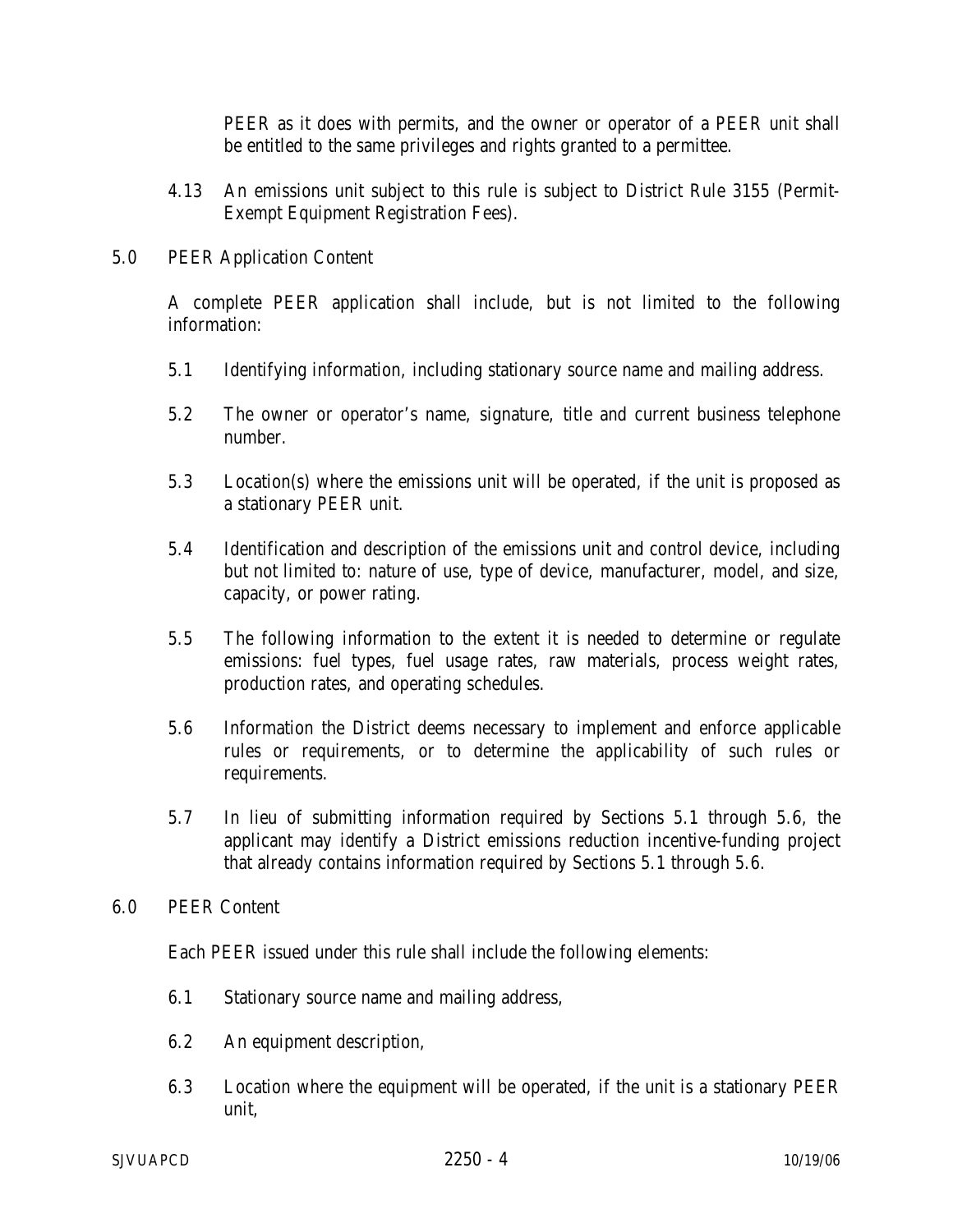- 6.4 List of all applicable requirements at the time of PEER issuance or renewal,
	- 6.4.1 The PEER shall specify and reference the origin of authority for each term or condition.
- 6.5 The PEER expiration date,
- 6.6 The applicable PEER unit number.
- 6.7 The applicable portable PEER unit identification tag number, if the unit is a portable PEER unit.